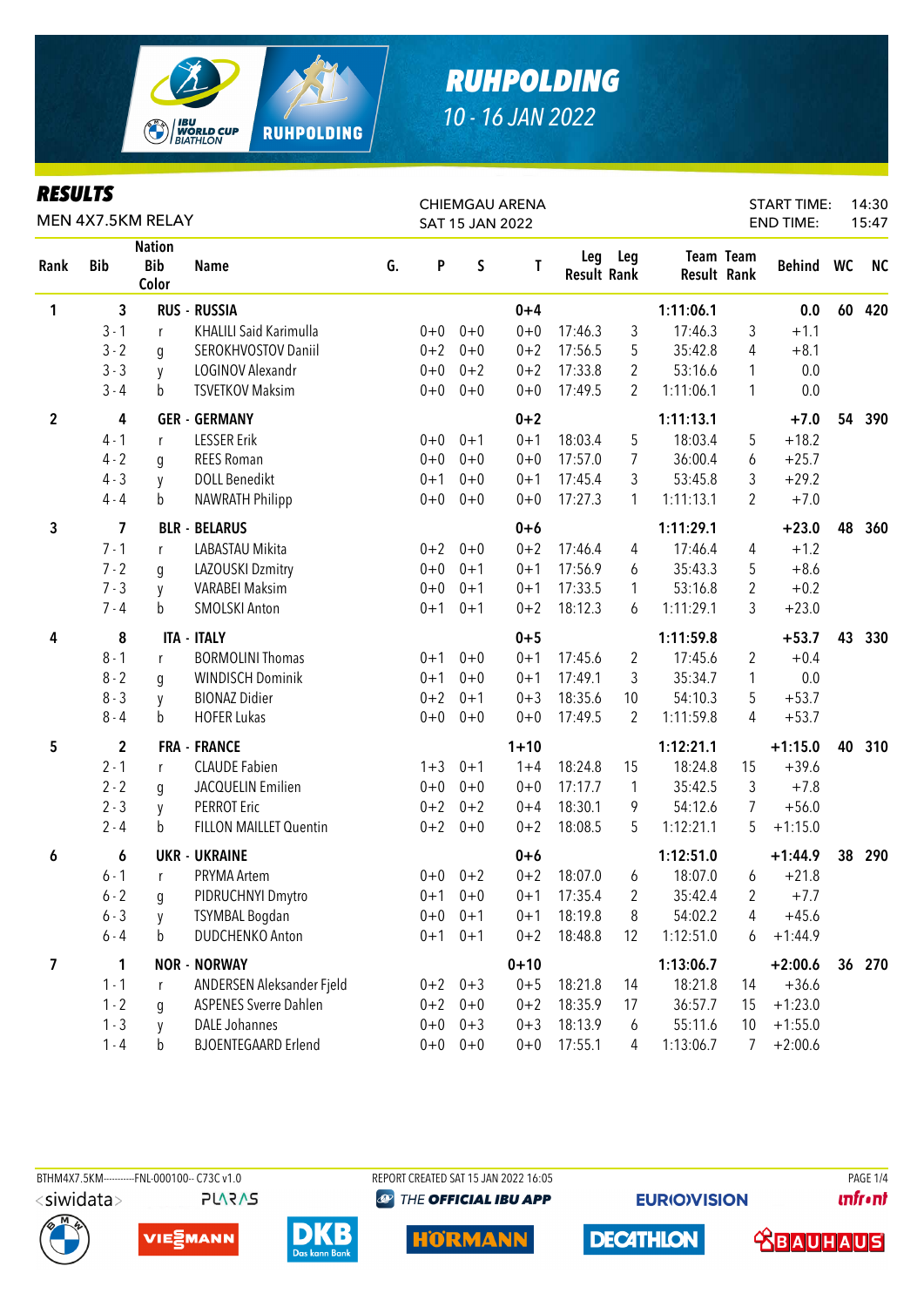

| KEƏVLIƏ<br>MEN 4X7.5KM RELAY |            |                                      |                          | <b>CHIEMGAU ARENA</b><br>SAT 15 JAN 2022 |         |             |          |                           |                |                    |           | <b>START TIME:</b><br><b>END TIME:</b> |                 | 14:30<br>15:47 |
|------------------------------|------------|--------------------------------------|--------------------------|------------------------------------------|---------|-------------|----------|---------------------------|----------------|--------------------|-----------|----------------------------------------|-----------------|----------------|
| Rank                         | <b>Bib</b> | <b>Nation</b><br><b>Bib</b><br>Color | <b>Name</b>              | G.                                       | P       | S           | T        | Leg<br><b>Result Rank</b> | Leg            | <b>Result Rank</b> | Team Team | Behind WC                              |                 | <b>NC</b>      |
| ${\bf 8}$                    | 5          |                                      | <b>SWE - SWEDEN</b>      |                                          |         |             | $1 + 12$ |                           |                | 1:13:16.7          |           | $+2:10.6$                              | 34              | 250            |
|                              | $5 - 1$    | r                                    | <b>FEMLING Peppe</b>     |                                          | $0 + 2$ | $1 + 3$     | $1 + 5$  | 18:57.7                   | 20             | 18:57.7            | 20        | $+1:12.5$                              |                 |                |
|                              | $5 - 2$    | g                                    | <b>NELIN Jesper</b>      |                                          | $0+0$   | $0 + 2$     | $0 + 2$  | 18:04.2                   | 11             | 37:01.9            | 16        | $+1:27.2$                              |                 |                |
|                              | $5 - 3$    | y                                    | PONSILUOMA Martin        |                                          | $0 + 1$ | $0 + 1$     | $0 + 2$  | 17:47.0                   | 4              | 54:48.9            | 8         | $+1:32.3$                              |                 |                |
|                              | $5 - 4$    | b                                    | SAMUELSSON Sebastian     |                                          | $0+0$   | $0 + 3$     | $0 + 3$  | 18:27.8                   | 8              | 1:13:16.7          | 8         | $+2:10.6$                              |                 |                |
| 9                            | 14         |                                      | <b>CAN - CANADA</b>      |                                          |         |             | $2 + 12$ |                           |                | 1:13:38.1          |           | $+2:32.0$                              | 32 <sub>2</sub> | 230            |
|                              | $14 - 1$   | $\mathsf{r}$                         | <b>RUNNALLS Adam</b>     |                                          | $0 + 2$ | $0 + 1$     | $0 + 3$  | 18:09.3                   | 9              | 18:09.3            | 9         | $+24.1$                                |                 |                |
|                              | $14 - 2$   | q                                    | <b>GOW Christian</b>     |                                          | $0 + 0$ | $0 + 1$     | $0 + 1$  | 17:51.4                   | 4              | 36:00.7            | 7         | $+26.0$                                |                 |                |
|                              | $14 - 3$   | y                                    | <b>BURNOTTE Jules</b>    |                                          | $0+0$   | $0 + 3$     | $0 + 3$  | 18:11.4                   | 5              | 54:12.1            | 6         | $+55.5$                                |                 |                |
|                              | $14 - 4$   | b                                    | <b>GOW Scott</b>         |                                          |         | $0+2$ 2+3   | $2 + 5$  | 19:26.0                   | 20             | 1:13:38.1          | 9         | $+2:32.0$                              |                 |                |
| 10                           | 10         |                                      | <b>SUI - SWITZERLAND</b> |                                          |         |             | $0 + 11$ |                           |                | 1:13:57.2          |           | $+2:51.1$                              | 31              | 220            |
|                              | $10 - 1$   | r                                    | <b>STALDER Sebastian</b> |                                          | $0 + 1$ | $0 + 1$     | $0 + 2$  | 18:12.5                   | 10             | 18:12.5            | 10        | $+27.3$                                |                 |                |
|                              | $10 - 2$   | g                                    | FINELLO Jeremy           |                                          | $0 + 2$ | $0 + 3$     | $0 + 5$  | 18:40.1                   | 18             | 36:52.6            | 13        | $+1:17.9$                              |                 |                |
|                              | $10 - 3$   | y                                    | <b>JAEGER Martin</b>     |                                          | $0+0$   | $0 + 2$     | $0 + 2$  | 18:14.4                   | $\overline{7}$ | 55:07.0            | 9         | $+1:50.4$                              |                 |                |
|                              | $10 - 4$   | b                                    | <b>HARTWEG Niklas</b>    |                                          | $0 + 1$ | $0 + 1$     | $0 + 2$  | 18:50.2                   | 14             | 1:13:57.2          | 10        | $+2:51.1$                              |                 |                |
| 11                           | 15         |                                      | <b>FIN - FINLAND</b>     |                                          |         |             | $0 + 8$  |                           |                | 1:14:23.4          |           | $+3:17.3$                              | 30              | 210            |
|                              | $15 - 1$   | $\mathsf{r}$                         | <b>HARJULA Tuomas</b>    |                                          | $0+0$   | $0 + 2$     | $0 + 2$  | 18:51.5                   | 19             | 18:51.5            | 19        | $+1:06.3$                              |                 |                |
|                              | $15 - 2$   | g                                    | <b>SEPPALA Tero</b>      |                                          | $0 + 1$ | $0 + 2$     | $0 + 3$  | 18:10.8                   | 12             | 37:02.3            | 17        | $+1:27.6$                              |                 |                |
|                              | $15 - 3$   | y                                    | LAITINEN Heikki          |                                          | $0 + 1$ | $0 + 1$     | $0 + 2$  | 18:52.6                   | 11             | 55:54.9            | 13        | $+2:38.3$                              |                 |                |
|                              | $15 - 4$   | b                                    | HIIDENSALO Olli          |                                          | $0+0$   | $0 + 1$     | $0 + 1$  | 18:28.5                   | 9              | 1:14:23.4          | 11        | $+3:17.3$                              |                 |                |
| 12                           | 17         |                                      | <b>AUT - AUSTRIA</b>     |                                          |         |             | $0 + 10$ |                           |                | 1:14:26.0          |           | $+3:19.9$                              | 29              | 200            |
|                              | $17 - 1$   | r                                    | <b>KOMATZ David</b>      |                                          | $0+0$   | $0 + 2$     | $0 + 2$  | 18:15.1                   | 11             | 18:15.1            | 11        | $+29.9$                                |                 |                |
|                              | $17 - 2$   | g                                    | <b>EDER Simon</b>        |                                          | $0 + 1$ | $0 + 2$     | $0 + 3$  | 17:57.3                   | 8              | 36:12.4            | 9         | $+37.7$                                |                 |                |
|                              | $17 - 3$   | y                                    | <b>JAKOB Patrick</b>     |                                          | $0 + 1$ | $0 + 2$     | $0 + 3$  | 19:30.3                   | 14             | 55:42.7            | 11        | $+2:26.1$                              |                 |                |
|                              | $17 - 4$   | b                                    | <b>LEMMERER Harald</b>   |                                          | $0 + 2$ | $0 + 0$     | $0 + 2$  | 18:43.3                   | 11             | 1:14:26.0          | 12        | $+3:19.9$                              |                 |                |
| 13                           | 11         |                                      | SLO - SLOVENIA           |                                          |         |             | $1 + 10$ |                           |                | 1:14:44.6          |           | $+3:38.5$                              | 28              | 190            |
|                              | $11 - 1$   | r.                                   | DOVZAN Miha              |                                          |         | $0+0$ $0+1$ | $0 + 1$  | 18:08.3                   | 8              | 18:08.3            | 8         | $+23.1$                                |                 |                |
|                              | $11 - 2$   | g                                    | FAK Jakov                |                                          |         | $0+0$ $0+2$ | $0 + 2$  | 18:01.3                   | 10             | 36:09.6            | 8         | $+34.9$                                |                 |                |
|                              | $11 - 3$   | y                                    | PLANKO Lovro             |                                          | $1 + 3$ | $0 + 1$     | $1 + 4$  | 19:45.0                   | 17             | 55:54.6            | 12        | $+2:38.0$                              |                 |                |
|                              | $11 - 4$   | b                                    | <b>TRSAN Rok</b>         |                                          | $0 + 1$ | $0 + 2$     | $0 + 3$  | 18:50.0                   | 13             | 1:14:44.6          | 13        | $+3:38.5$                              |                 |                |
| 14                           | 23         |                                      | SVK - SLOVAKIA           |                                          |         |             | $0 + 7$  |                           |                | 1:14:54.0          |           | $+3:47.9$                              |                 | 27 180         |
|                              | $23 - 1$   | r                                    | SIMA Michal              |                                          | $0 + 1$ | $0 + 0$     | $0 + 1$  | 18:07.8                   | 7              | 18:07.8            | 7         | $+22.6$                                |                 |                |
|                              | $23 - 2$   | q                                    | <b>HASILLA Tomas</b>     |                                          | $0 + 3$ | $0 + 2$     | $0 + 5$  | 19:08.4                   | 20             | 37:16.2            | 18        | $+1:41.5$                              |                 |                |
|                              | $23 - 3$   | y                                    | <b>BALOGA Matej</b>      |                                          | $0 + 0$ | $0 + 0$     | $0 + 0$  | 18:56.3                   | 12             | 56:12.5            | 14        | $+2:55.9$                              |                 |                |
|                              | $23 - 4$   | $\mathsf b$                          | <b>SKLENARIK Tomas</b>   |                                          | $0 + 1$ | $0 + 0$     | $0 + 1$  | 18:41.5                   | 10             | 1:14:54.0          | 14        | $+3:47.9$                              |                 |                |

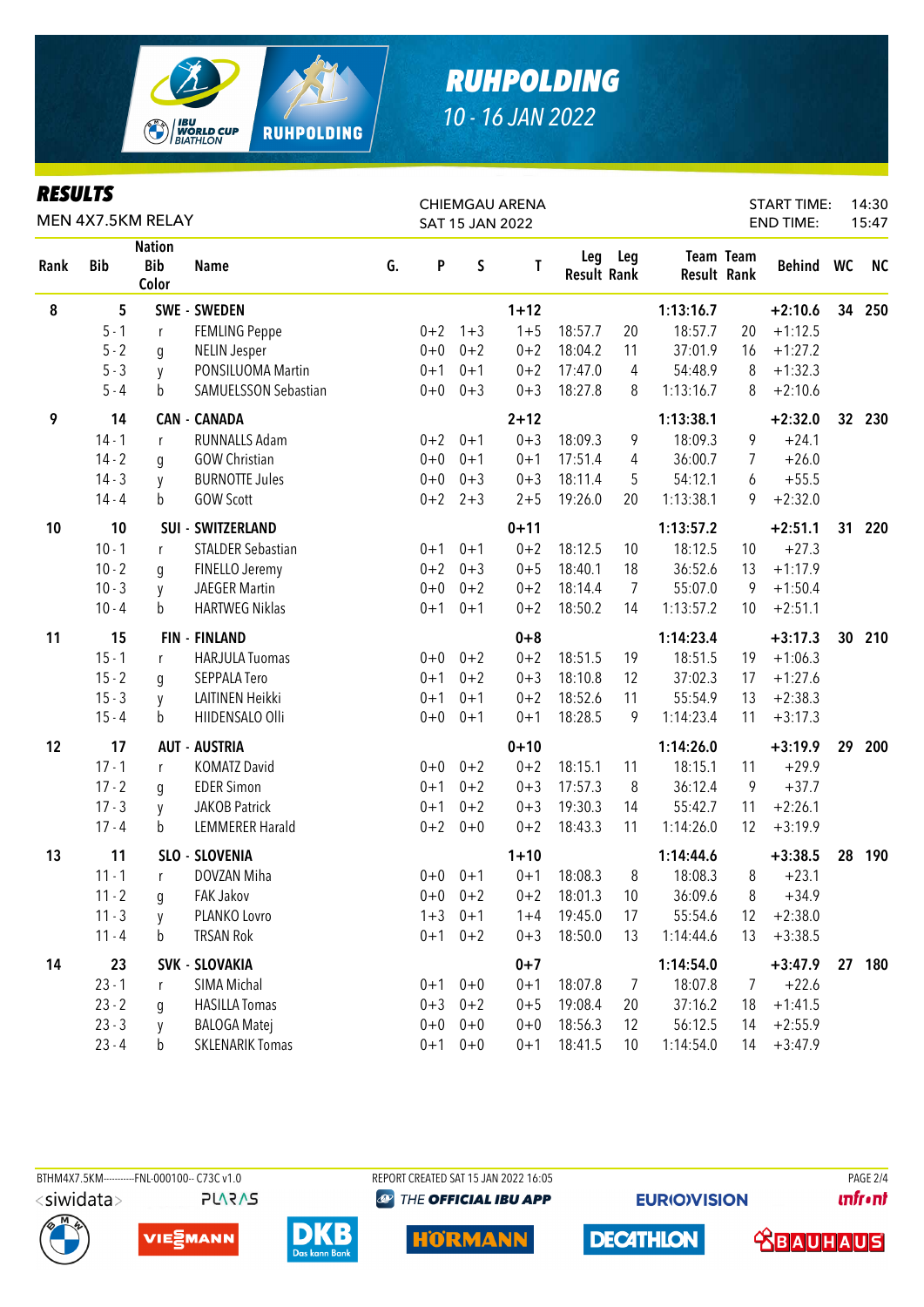

| KESULIS<br>MEN 4X7.5KM RELAY |            |                                      |                             |    |         | <b>SAT 15 JAN 2022</b> | <b>CHIEMGAU ARENA</b> |                           |     |                    |                  | <b>START TIME:</b><br><b>END TIME:</b> |         | 14:30<br>15:47 |
|------------------------------|------------|--------------------------------------|-----------------------------|----|---------|------------------------|-----------------------|---------------------------|-----|--------------------|------------------|----------------------------------------|---------|----------------|
| Rank                         | <b>Bib</b> | <b>Nation</b><br><b>Bib</b><br>Color | <b>Name</b>                 | G. | P       | S                      | T                     | Leg<br><b>Result Rank</b> | Leg | <b>Result Rank</b> | <b>Team Team</b> | Behind WC                              |         | <b>NC</b>      |
| 15                           | 20         |                                      | <b>BUL - BULGARIA</b>       |    |         |                        | $1 + 7$               |                           |     | 1:15:36.0          |                  | $+4:29.9$                              | 26      | 170            |
|                              | $20 - 1$   | r                                    | <b>TODEV Blagoy</b>         |    | $0 + 1$ | $0 + 0$                | $0 + 1$               | 18:38.4                   | 16  | 18:38.4            | 16               | $+53.2$                                |         |                |
|                              | $20 - 2$   | g                                    | <b>ILIEV Vladimir</b>       |    | $0 + 0$ | $0 + 0$                | $0 + 0$               | 17:58.1                   | 9   | 36:36.5            | 11               | $+1:01.8$                              |         |                |
|                              | $20 - 3$   | y                                    | <b>SINAPOV Anton</b>        |    | $0 + 2$ | $1 + 3$                | $1 + 5$               | 19:58.5                   | 20  | 56:35.0            | 15               | $+3:18.4$                              |         |                |
|                              | $20 - 4$   | b                                    | <b>GERDZHIKOV Dimitar</b>   |    | $0 + 0$ | $0 + 1$                | $0 + 1$               | 19:01.0                   | 15  | 1:15:36.0          | 15               | $+4:29.9$                              |         |                |
| 16                           | 21         |                                      | <b>CHN - CHINA</b>          |    |         |                        | $0 + 8$               |                           |     | 1:15:38.4          |                  | $+4:32.3$                              | 25      | 160            |
|                              | $21 - 1$   | r                                    | <b>CHENG Fangming</b>       |    | $0 + 1$ | $0 + 2$                | $0 + 3$               | 18:16.8                   | 12  | 18:16.8            | 12               | $+31.6$                                |         |                |
|                              | $21 - 2$   | g                                    | YAN Xingyuan                |    | $0 + 0$ | $0 + 0$                | $0 + 0$               | 18:19.2                   | 14  | 36:36.0            | 10               | $+1:01.3$                              |         |                |
|                              | $21 - 3$   | y                                    | ZHANG Chunyu                |    | $0 + 3$ | $0 + 2$                | $0 + 5$               | 19:59.5                   | 21  | 56:35.5            | 16               | $+3:18.9$                              |         |                |
|                              | $21 - 4$   | b                                    | ZHU Zhenyu                  |    | $0 + 0$ | $0 + 0$                | $0 + 0$               | 19:02.9                   | 16  | 1:15:38.4          | 16               | $+4:32.3$                              |         |                |
| 17                           | 18         |                                      | LTU - LITHUANIA             |    |         |                        | $2 + 13$              |                           |     | 1:15:55.6          |                  | $+4:49.5$                              | 24      | 150            |
|                              | $18 - 1$   | r                                    | DOMBROVSKI Karol            |    | $0 + 1$ | $0 + 2$                | $0 + 3$               | 18:39.1                   | 17  | 18:39.1            | 17               | $+53.9$                                |         |                |
|                              | $18 - 2$   | g                                    | <b>STROLIA Vytautas</b>     |    | $0 + 2$ | $0 + 1$                | $0 + 3$               | 18:13.1                   | 13  | 36:52.2            | 12               | $+1:17.5$                              |         |                |
|                              | $18 - 3$   | y                                    | <b>KAUKENAS Tomas</b>       |    | $0 + 1$ | $2 + 3$                | $2 + 4$               | 19:50.8                   | 19  | 56:43.0            | 17               | $+3:26.4$                              |         |                |
|                              | $18 - 4$   | b                                    | <b>BANYS Linas</b>          |    | $0 + 2$ | $0 + 1$                | $0 + 3$               | 19:12.6                   | 17  | 1:15:55.6          | 17               | $+4:49.5$                              |         |                |
| 18                           | 9          |                                      | <b>CZE - CZECH REPUBLIC</b> |    |         |                        | $5 + 12$              |                           |     | 1:16:11.7          |                  | $+5:05.6$                              | 23      | 140            |
|                              | $9 - 1$    | r                                    | VACLAVIK Adam               |    | $0 + 1$ | $3 + 3$                | $3 + 4$               | 19:48.3                   | 24  | 19:48.3            | 24               | $+2:03.1$                              |         |                |
|                              | $9 - 2$    | g                                    | <b>KARLIK Mikulas</b>       |    | $0 + 0$ | $0 + 3$                | $0 + 3$               | 18:20.7                   | 15  | 38:09.0            | 20               | $+2:34.3$                              |         |                |
|                              | $9 - 3$    | y                                    | STVRTECKY Jakub             |    | $0 + 0$ | $2 + 3$                | $2 + 3$               | 19:39.1                   | 16  | 57:48.1            | 21               | $+4:31.5$                              |         |                |
|                              | $9 - 4$    | b                                    | <b>KRCMAR Michal</b>        |    | $0 + 1$ | $0 + 1$                | $0 + 2$               | 18:23.6                   | 7   | 1:16:11.7          | 18               | $+5:05.6$                              |         |                |
| 19                           | 16         |                                      | <b>EST - ESTONIA</b>        |    |         |                        | $3 + 14$              |                           |     | 1:16:12.7          |                  | $+5:06.6$                              | $22 \,$ | 130            |
|                              | $16 - 1$   | r                                    | ZAHKNA Rene                 |    | $0 + 2$ | $0 + 2$                | $0 + 4$               | 18:21.7                   | 13  | 18:21.7            | 13               | $+36.5$                                |         |                |
|                              | $16 - 2$   | g                                    | <b>SIIMER Kristo</b>        |    | $0 + 0$ | $0 + 2$                | $0 + 2$               | 18:31.1                   | 16  | 36:52.8            | 14               | $+1:18.1$                              |         |                |
|                              | $16 - 3$   | y                                    | <b>ERMITS Kalev</b>         |    | $2 + 3$ | $0 + 1$                | $2 + 4$               | 20:02.4                   | 22  | 56:55.2            | 18               | $+3:38.6$                              |         |                |
|                              | $16 - 4$   | b                                    | RAENKEL Raido               |    | $0 + 1$ | $1 + 3$                | $1 + 4$               | 19:17.5                   | 18  | 1:16:12.7          | 19               | $+5:06.6$                              |         |                |
| 20                           | 12         |                                      | <b>USA - UNITED STATES</b>  |    |         |                        | $1 + 13$              |                           |     | 1:16:45.4          |                  | $+5:39.3$                              | 21      | 120            |
|                              | $12 - 1$   | r                                    | <b>DOHERTY Sean</b>         |    | $0 + 1$ | $0 + 0$                | $0 + 1$               | 17:45.2                   | 1   | 17:45.2            | 1                | 0.0                                    |         |                |
|                              | $12 - 2$   | g                                    | <b>DURTSCHI Max</b>         |    |         | $1+3$ 0+1              | $1 + 4$               | 20:03.3                   | 23  | 37:48.5            | 19               | $+2:13.8$                              |         |                |
|                              | $12 - 3$   | y                                    | <b>GERMAIN Maxime</b>       |    | $0 + 3$ | $0 + 3$                | $0 + 6$               | 19:35.6                   | 15  | 57:24.1            | 19               | $+4:07.5$                              |         |                |
|                              | $12 - 4$   | b                                    | CERVENKA Vaclav             |    | $0 + 1$ | $0 + 1$                | $0 + 2$               | 19:21.3                   | 19  | 1:16:45.4          | 20               | $+5:39.3$                              |         |                |
| 21                           | 19         |                                      | <b>JPN - JAPAN</b>          |    |         |                        | $1 + 11$              |                           |     | 1:17:19.8          |                  | $+6:13.7$                              |         | 20 110         |
|                              | $19 - 1$   | r                                    | <b>TACHIZAKI Mikito</b>     |    |         | $1+3$ 0+1              | $1 + 4$               | 19:35.0                   | 22  | 19:35.0            | 22               | $+1:49.8$                              |         |                |
|                              | $19 - 2$   | g                                    | KOBONOKI Tsukasa            |    | $0 + 0$ | $0 + 2$                | $0 + 2$               | 19:06.9                   | 19  | 38:41.9            | 22               | $+3:07.2$                              |         |                |
|                              | $19 - 3$   | y                                    | <b>OZAKI Kosuke</b>         |    | $0 + 0$ | $0 + 1$                | $0 + 1$               | 19:01.2                   | 13  | 57:43.1            | 20               | $+4:26.5$                              |         |                |
|                              | $19 - 4$   | $\mathsf b$                          | KODAMA Shohei               |    | $0 + 1$ | $0 + 3$                | $0 + 4$               | 19:36.7                   | 21  | 1:17:19.8          | 21               | $+6:13.7$                              |         |                |